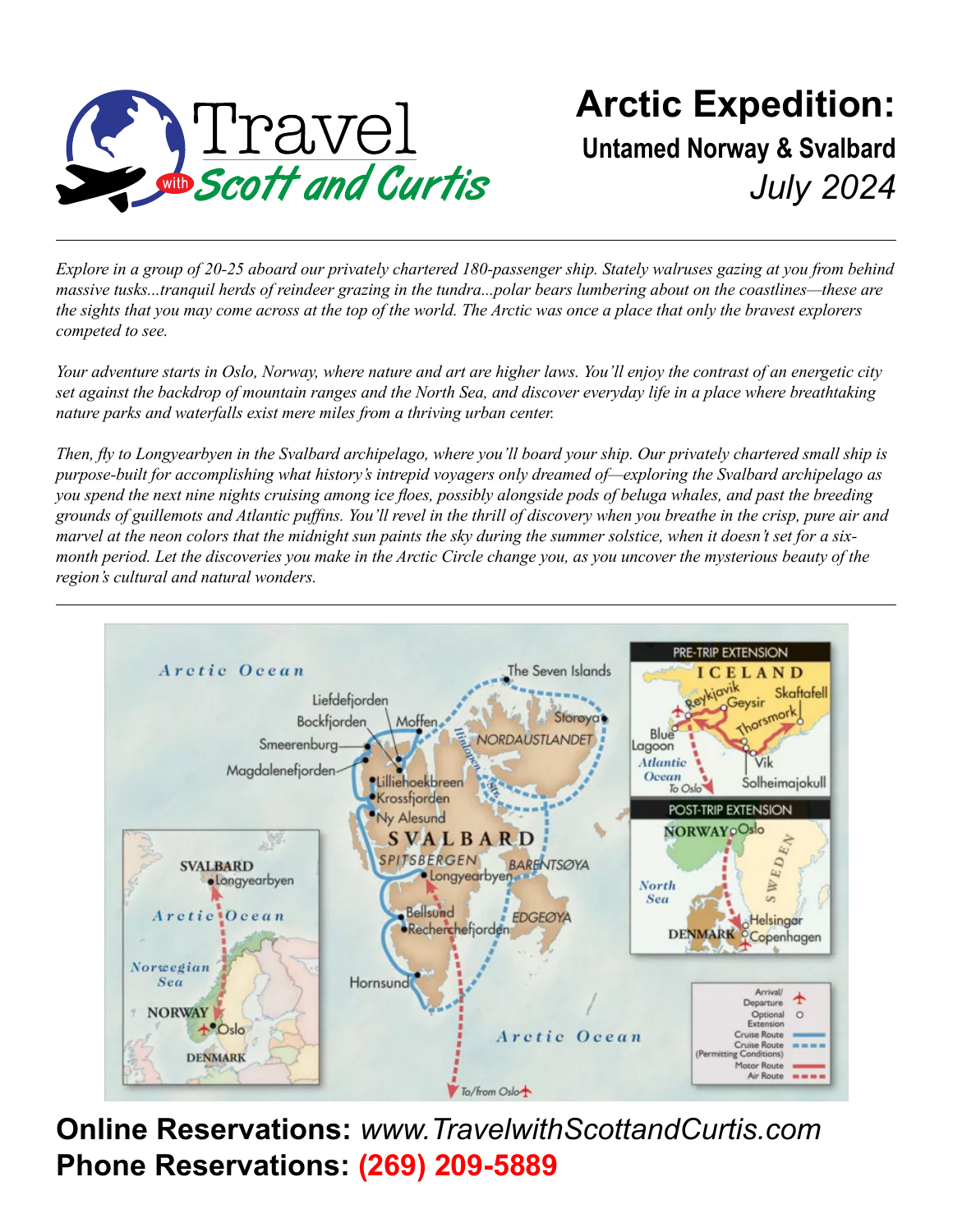#### **Snapshot Itinerary: Arctic Expedition: Untamed Norway & Svalbard**

**Travel Dates:** *July 2024*

**Day 1 – Depart U.S.**

**Day 2 – Arrive in Oslo, Norway**

**Day 3 – Oslo • Vigeland Park**

**Day 4 – Oslo • Controversial Topic: Norway— Environmental Hero or Hypocrite—with a climate change expert and an offshore oil worker**

**Day 5 – Oslo • Fly to Longyearbyen • Embark ship**

**Day 6 – Krossfjorden • Ny Alesund • Fourteenth of July Glacier • Lillehöökbreen Glacier**



**Day 7 – Magdalenefjorden • Smeerenburg**

**Day 8 – Explore sea ice fields**

**Day 9 – Seven Islands • Storøya**

**Day 10 – Alkefjellet • Torellneset**

**Day 11 – Freemansundet • Kapp Waldburg • Kapp Lee**

**Day 12 – Hornsund**

**Day 13 – Bellsund • Recherchefyorden • Camp Millar**

**Day 14 – Longyearbyen • Disembark ship • Fly to Oslo**

**Day 15 – Oslo • Return to U.S.**

**COVID-19 UPDATE:** Your health and safety is our #1 priority. In partnership with our travel providers Great Circle Travel and OAT, we are monitoring the COVID-19 situation daily, including how it may impact future travel plans. If any changes are made, we will do our best to alert you as soon as possible. If you have questions in the meantime, please call Curtis Whitaker during regular business hours at **(269) 209-5889**. Thank you!